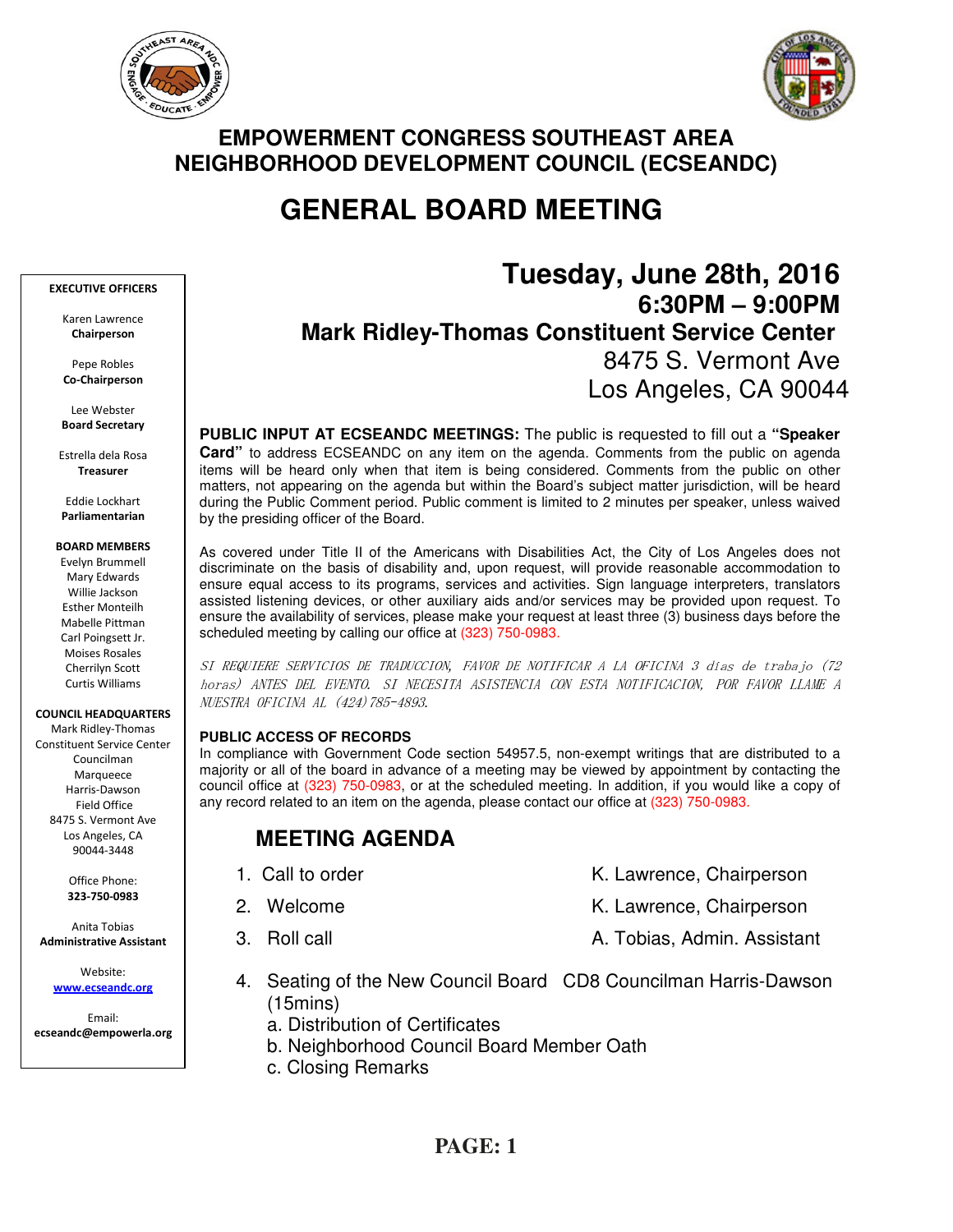- 5. Review and Approval of Minutes (3 mins.) a. June 25<sup>th</sup>, 2016 Board Retreat/Planning Meeting Minutes
- 6. Public Comments (2 min. per speaker)
- 7. Elected Officials and City Department Reports (5 min. each) a. Senior Lead Officers
	- b. Council Districts 8, 9, 15
	- c. Department of Neighborhood Empowerment (DONE)
- 8. New Business (65mins)
	- a. Presentation and Q&A from LA Pulse regarding Job Opportunities (Mr. Johnny Andrade – 20mins)
	- b. Presentation by DONE for NC Board Orientation (Ms. Jasmine Duckworth – 30mins)
	- c. Discussion and Board Motion for the Appointment of Bank Card Holder and Second Signatory.
	- d. Discussion and Board Motion for the Appointment of NC Liaisons to City Departments:
		- d1. LA Sanitation
		- d2. DWP
		- d3. City Budget Reps
		- d4. Councilman Herb Wesson's NC Committee
- 9. Unfinished Business (5 min. per item)
	- a. Updates and Discussion regarding the Tunnel in front of Figueroa Street School at 510 W. 111<sup>th</sup> St., LA, CA 90044. **(Ms. Monteilh and Ms. Lawrence)**
	- b. Update on "CD8 End of Term Grant" for \$15,000.00 awarded to the ECSEANDC for Beautification.

## **END OF ACTION ITEMS**

Committee Reports (2 min. per committee)

- a. Budget Committee Chair  **E. dela Rosa**
- b. Outreach Committee Chair **Daniel Example 1** Vacant
- c. Quality of Life Committee Chair Vacant
- d. Beautification Committee Chair E. Monteilh
- e. Public Safety Committee Chair. E. Monteilh
- f. Youth/ Young Adults Comm. Chair Vacant
- g. Land Use Committee Chair **1988** Vacant
- h. Hospitality Committee Chair  **C. Scott**
- 
- 
- 
- 
- 
- 
- 
-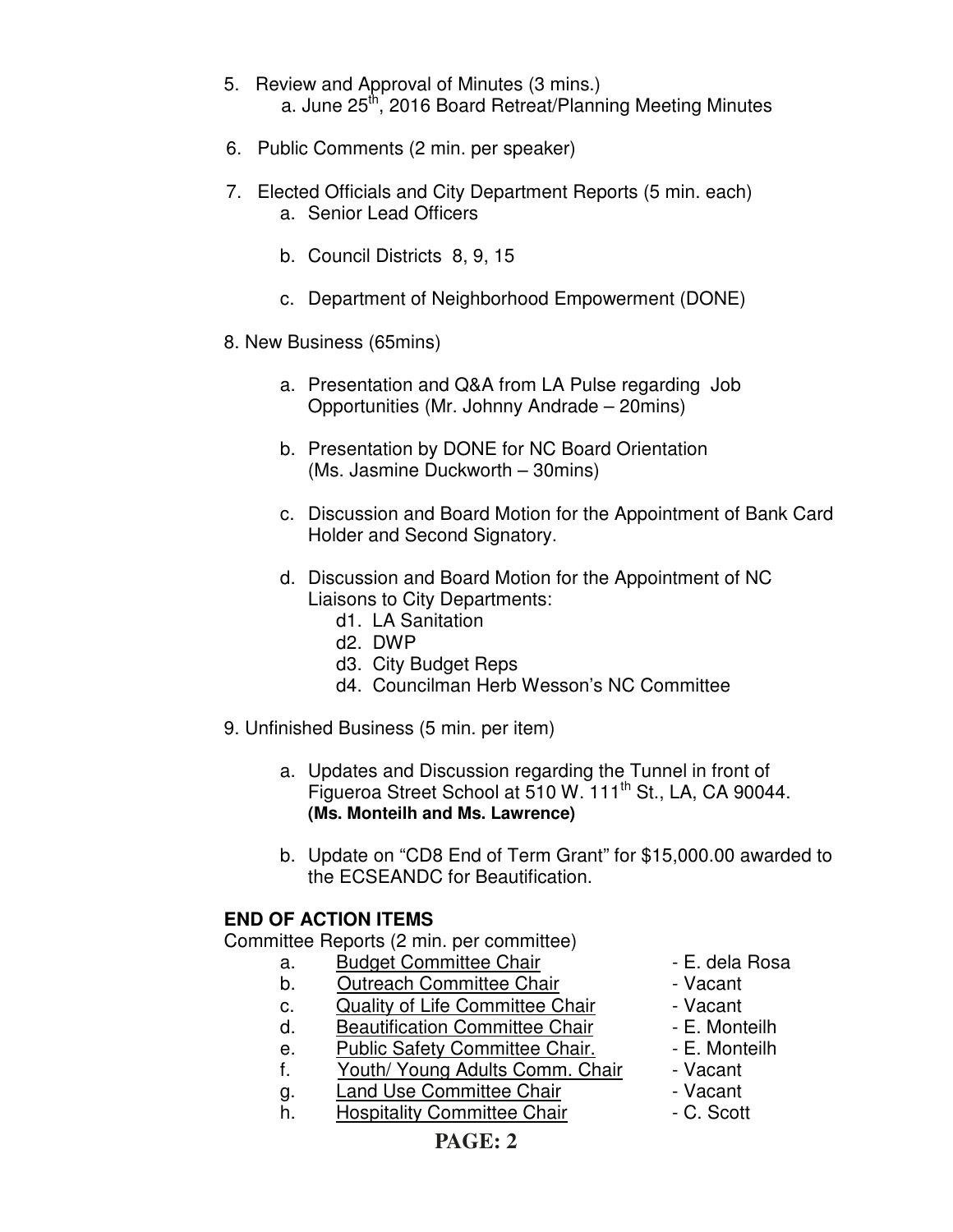10. **Board Vacancy:** Discussion and Possible Board Vote (5 min.)

Below are the ECSEANDC vacant board seats. Please See Bylaws for Duties & Responsibilities also Article 6 section 2E page 9.

- **VACANCY a) Area Rep 2B** 
	- **b) At-Large Rep 1**
	- **c) At-Large Rep 2**
	- **d) Youth Representative**
- 11. Board Member Comments (5 min.)
- 12. Chair Closing Comments (3 min.)
- 13. Adjournment

## **ANNOUNCEMENTS**

Neighboring Neighborhood Council Meetings: o WATTS

- o Board Meeting: 2nd Tuesday of the month at 6:30pm, meeting location: watts senior citizen center; 1657 E. Century Blvd., Los Angeles, Ca 90002- 2987, office location and phone number:10221 Compton Ave. #203, Los Angeles, CA 90002 (323) 564-0260
- o HARBOR GATEWAY NORTH
- o Board Meeting: 4TH TUESDAY OF THE MONTH AT 7:00 PM, Meeting Location: 135th Street Elementary School 801 W. 135TH Street, Gardena, Ca 90247-2154, Office Location And Phone Number: PO Box 3723, Gardena, CA 90247, (310) 768-3853, harborgatewaynorth.org COMMUNITY & NEIGHBORS FOR 9<sup>TH</sup> DISTRICT UNITY
- o Board Meeting: 4th Friday Of The Month At 4:30 Pm, Meeting Location; Estelle Van Meter Center Sr. Center 606 E. 76th Street, Los Angeles, 90001-2802, office location and phone number; 7600 S. Avalon Blvd. Los Angeles, CA 90001, (323) 750-0496
- o EMPOWERMENT CONGRESS SOUTHWEST AREA NDC
	- o Board Meeting: 3rd Monday of the month at 6:30 pm, Mark Ridley-Thomas Constituent Service Center 8475 S. Vermont Ave, Los Angeles 90044- 3448, office location and phone number; 8475 S. Vermont Ave, Los Angeles, CA 90044 – 3448, (323) 789-1434.
- o VOICES OF 90037
	- o Board Meeting: 4th Wednesday of the month at 6:30pm, meeting location: Normandie Avenue Elementary School, 4505 S Raymond Ave, Los Angeles CA 90037-2817, council contact information; (323) 299-0809
- o EMPOWERMENT CONGRESS CENTRAL AREA NDC
- o Board Meeting: 4th Monday of the month at 6:30 pm, meeting location; Amistad Plaza Apartment community room 6050 S. Western Avenue, Los Angeles, Ca 90047-1464, office location and phone number, 8475 S. Vermont Avenue, Los Angeles, CA 90044-3448, (323) 789-1449. o EMPOWERMENT CONGRESS NORTH AREA NDC
- o Board Meeting: 1<sup>ST</sup> Thursday of the month at 6:30 pm, meeting location, Expo Center Community Room. 2<sup>nd</sup> floor, 3980 So. Menlo Ave, Los Angeles, CA 90007.

## **NEXT ECSEANDC MEETING Tuesday July 12th, 2016 Time 6:30pm @ Judy Burton Tech School – 10101 S. Broadway., LA, CA. 90003**

### **ECSEANDC MEETING RULES**

All meetings are conducted in accordance with the Ralph M. Brown Act. The basic council rules listed here are contained either in that Act, the governing bylaws of this Council or in rules adopted by the Governing Board. All ECSEANDC Meeting Locations shall be compliant with the Americans with Disabilities Act.

**DEFINITION OF STAKEHOLDER**: [Bylaws Article 4 (5) "any individual who lives, owns property, works, participates in a community or faith-based organization, or attends classes within the geographic area of this Council". 116th Street, South, 80th Street, North, Central Ave, East Vermont Ave, West and to include the Mark Ridley Thomas constituent Center. (Bylaws Article III)

 $AGENDAS -$  Unless otherwise posted, the ECSEANDC meets the 4th Tuesday of every month at 6:30PM at the Mark Ridley -Thomas Constituent Services Center. The agendas for ECSEANDC meetings contain a brief general description of those items to be considered at the meetings. Items on the "Consent Agenda" may be voted on as a group unless a councilmember or stakeholder wishes to be heard on that item. In the event a councilmember or stakeholder wishes to be heard on an item, it will be called special and heard under the "Public Hearing" section of the agenda. Eight (8) members of the Council constitute a quorum for the transaction of business. The Council may consider an item not on the agenda only if it is determined by a two-thirds (10) vote of the entire council that the need for action arose after the posting of an Agenda.